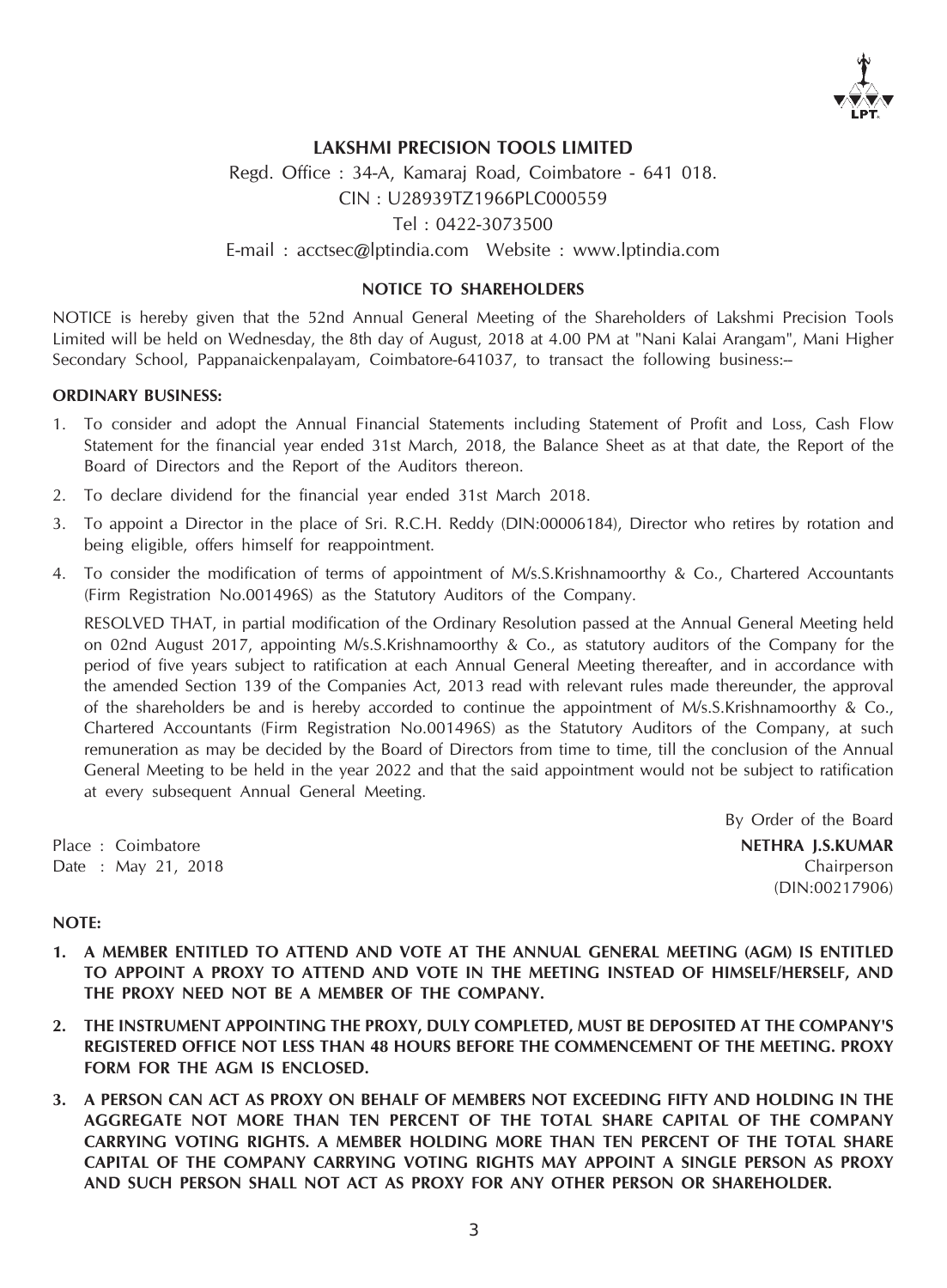## LAKSHMI PRECISION TOOLS LIMITED

- 4. Members / proxies should bring the duly filled attendance slip enclosed herewith to attend the AGM.
- 5. The Register of Directors and Key Managerial Personnel and their shareholding, maintained under Section 170 of the Companies Act, 2013 will be available for inspection by the members at the AGM.
- 6. The Register of Contracts or Arrangements in which Directors are interested, maintained under Section 189 of the Companies Act, 2013 will be available for inspection by the members at the AGM.
- 7. The Register of Members and share transfer books of the Company will remain closed from Thursday, the 02nd August 2018 to Wednesday the 08th August 2018 (both days inclusive).
- 8. Subject to the provisions of the Companies Act, 2013 ("the Act"), dividend as recommended by the Board of Directors, if declared at the AGM will be paid within a period of 30 days from the date of declaration, in respect of those members whose names appear on the Register of Members as on 01st August 2018.
- 9. Members are requested to address all correspondences, including change of address and dividend matters, to the Registrars and Share Transfer Agents of the Company, M/s S.K.D.C. Consultants Limited, Kanapathy Towers, 3rd Floor, 1391/A-1, Sathy Road, Ganapathy, Coimbatore-641006.
- 10. Members who wish to claim dividends, which remain unclaimed, are requested to correspond with Registrars and Share Transfer Agents of the Company. Members are requested to note that dividends not claimed within seven years from the date of transfer to the Company's Unpaid Dividend Account, will, as per Section 124 of the Companies Act, 2013 be transferred to the Investor Education and Protection Fund. As per Section 124 of the Companies Act, 2013 all shares in respect of which dividend has not been paid or claimed for seven consecutive years or more shall be transferred by the Company to Investor Education and Protection Fund (IEPF) established under the Ministry of Corporate Affairs. Subsequently, the members shall be entitled to claim the shares from IEPF in accordance with procedure and on submission of documents as may be prescribed by IEPF Authority from time to time. Hence, members are requested to encash the dividends which are unclaimed for the financial years 2010-11 to 2016-17.
- 11. Members who need any clarification on the annual accounts of the Company are requested to send their queries to the registered office at least 7 days before the AGM so that the information required will be made available at the AGM.
- 12. Members are requested to bring their copy of the Annual Report with them to the AGM.
- 13. Corporate members intending to send their authorised representatives to attend the AGM are requested to send to the Company a certified copy of the Board Resolution authorising their representative to attend and vote on their behalf at the AGM.
- 14. As per the provisions of Section 72 of the Act, facility for making nominations is now available to Individual(s) holding shares in the Company.Members may obtain the Nomination Form from the Registrars and Share Transfer Agents of the Company.
- 15. The route map of AGM is provided elsewhere in the Annual Report.The physical copies of the aforesaid documents will also be available at the Company's Registeread Office for inspection during normal business hours on working days.
- 16. Brief profile, details of shareholding and Directors inter-se relationship of Directors seeking election/re-election as required under the Secretarial Standards are provided as Annexure to this notice.

### VOTING THROUGH ELECTRONIC MEANS

In compliance with the provisions of section 108 of the Companies Act, 2013 and Rule 20 of the Companies (Management and Administration) Rules, 2014, the Company is pleased to provide the members the facility to exercise their votes for all the resolutions detailed in the Notice of the 52nd Annual General Meeting scheduled to be held on Wednesday, the 8th August, 2018 at 4.00 p.m. by electronic means and the business may be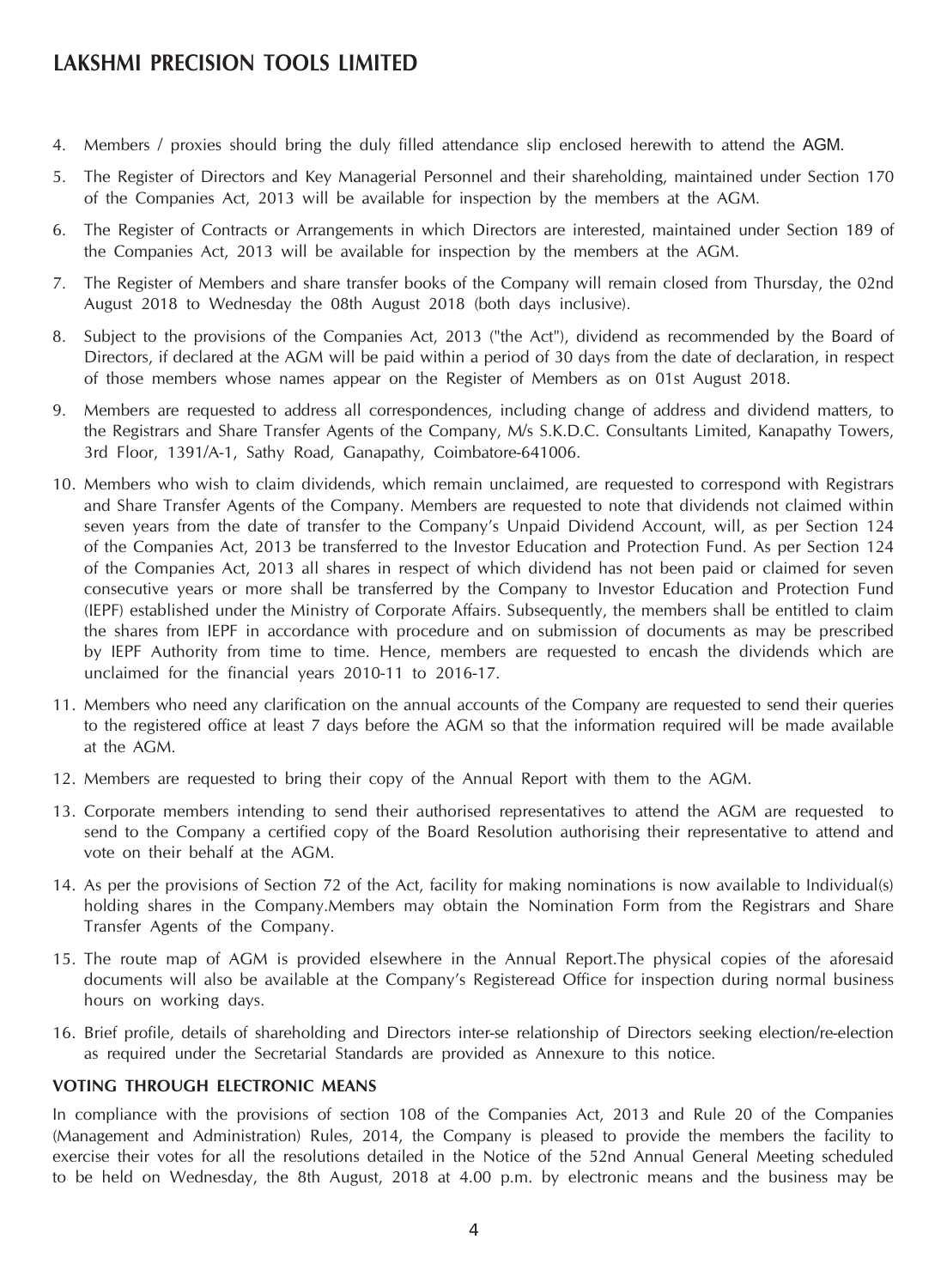

transacted through remote e-voting. The Company has engaged the services of CDSL as the authorized agency to provide the remote e-voting facilities as per instructions below.

The Members, who have not voted through remote e-voting and present at the AGM in person or by proxy, can vote through the ballot conducted at the AGM.

Kindly note that members can opt for only one mode of voting i.e., either by remote e-voting or by ballot at the AGM.

In case of Members casting their vote by remote e-voting, then voting done through remote e-voting shall prevail. A member present at the AGM and voted by remote e-voting will not be permitted to vote at the AGM by Ballot.

Votes cast by members who hold shares on the cutoff date viz., 01.08.2018 alone will be counted.

The Board has appointed Sri. B. Krishnamoorthi, Chartered Accountant, "Kanapathy Towers", IIIrd Floor, No.1391/ A-1, Sathy Road, Ganapathy, Coimbatore - 641 006 as Scrutinizer for conducting the e-voting process and ballot at AGM.

The instructions for shareholders voting electronically are as under:

- (i) The remote e-voting period begins at 09.00 AM on 05.08.2018 and ends on 07.08.2018 at 05.00 PM. During this period shareholders' of the Company, as on the cut-off date of 01.08.2018, may cast their vote electronically. The e-voting module shall be disabled by CDSL for voting thereafter.
- (ii) Shareholders who have already voted prior to the meeting date would not be entitled to vote at the meeting venue.
- (iii) The shareholders should log on to the e-voting website www.evotingindia.com.
- (iv) Click on Shareholders.
- (v) Now Enter your User ID Members holding shares in Physical Form should enter Folio Number registered with the Company.
- (vi) Next enter the Image Verification as displayed and Click on Login.
- (vii) If you had logged on to www.evotingindia.com and voted on an earlier voting of any company, then your existing password is to be used.
- (viii) If you are a first time user follow the steps given below:

| <b>PAN</b>                                            | Enter your 10 digit alpha-numeric PAN issued by Income Tax Department                                                                                                                                                                                                                            |  |  |  |
|-------------------------------------------------------|--------------------------------------------------------------------------------------------------------------------------------------------------------------------------------------------------------------------------------------------------------------------------------------------------|--|--|--|
|                                                       | Members who have not updated their PAN with the Company are requested use the<br>first two letters of their name and the eight digits of the sequence number in the PAN<br>field.                                                                                                                |  |  |  |
|                                                       | In case the sequence number is less than 8 digits, enter the applicable number of $0's$<br>$\bullet$<br>before the number after the first two characters of the name in CAPITAL letters. Eg. If<br>your name is Ramesh Kumar with sequence number 1 then enter RA00000001 in the<br>PAN field.   |  |  |  |
| Dividend Bank<br>Details OR<br>Date of Birth<br>(DOB) | Enter the Dividend Bank Details or Date of Birth (in dd/mm/yyyy format) as recorded in<br>the company records in order to login.<br>• If both the details are not recorded with the company please enter the<br>folio number in the Dividend Bank details field as mentioned in instruction (v). |  |  |  |

(ix) After entering these details appropriately, click on "SUBMIT" tab.

(x) Members will then directly reach the Company selection screen. However, members holding shares of other companies in demat form will now reach 'Password Creation' menu wherein they are required to mandatorily enter their login password in the new password field. Kindly note that this password is to be also used by the Shareholders for voting for resolutions of any other company on which they are eligible to vote, provided that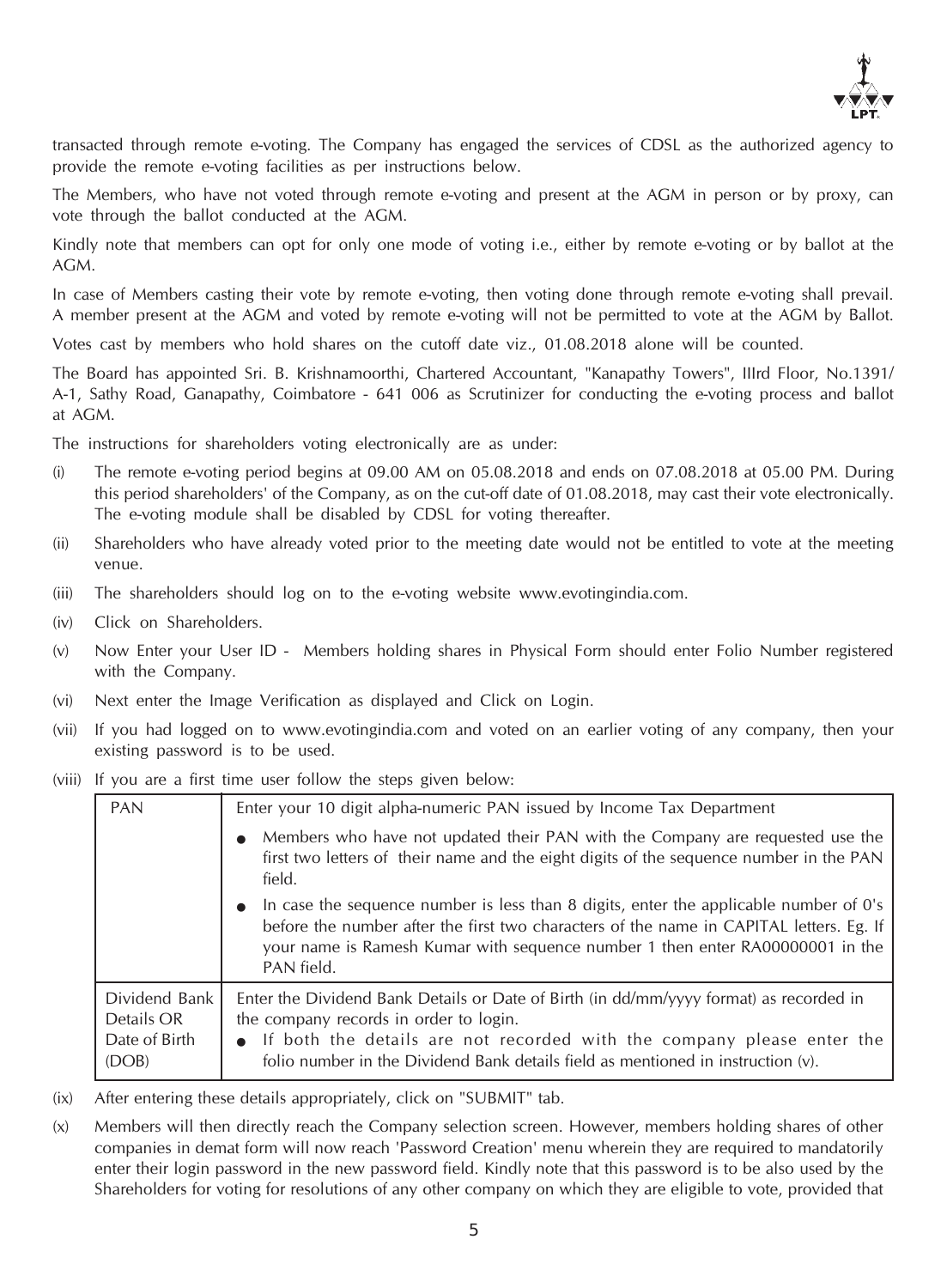# LAKSHMI PRECISION TOOLS LIMITED

company opts for e-voting through CDSL platform. It is strongly recommended not to share your password with any other person and take utmost care to keep your password confidential.

- (xi) Members shall use the details only for e-voting on the resolutions contained in this Notice.
- (xii) Click on the EVSN for the Company Name, 'Lakshmi Precision Tools Limited' to vote.
- (xiii) On the voting page, you will see "RESOLUTION DESCRIPTION" and against the same the option "YES/NO" for voting. Select the option YES or NO as desired. The option YES implies that you assent to the Resolution and option NO implies that you dissent to the Resolution.
- (xiv) Click on the "RESOLUTIONS FILE LINK" if you wish to view the entire Resolution details.
- (xv) After selecting the resolution you have decided to vote on, click on "SUBMIT". A confirmation box will be displayed. If you wish to confirm your vote, click on "OK", else to change your vote, click on "CANCEL" and accordingly modify your vote.
- (xvi) Once you "CONFIRM" your vote on the resolution, you will not be allowed to modify your vote.
- (xvii) You can also take a print of the votes cast by clicking on "Click here to print" option on the Voting page.
- (xviii) If a shareholder has forgotten the login password then Enter the User ID and the image verification code and click on Forgot Password & enter the details as prompted by the system.
- (xix) Shareholders can also cast their vote using CDSL's mobile app m-Voting available for android based mobiles. The m-Voting app can be downloaded from Google Play Store. Apple and Windows phone users can download the app from the App Store and the Windows Phone Store respectively. Please follow the instructions as prompted by the mobile app while voting on your mobile.
- (xx) Note for Non Individual Shareholders and Custodians
	- Non-Individual shareholders (i.e. other than Individuals, HUF, NRI etc.) and Custodian are required to log on to www.evotingindia.com and register themselves as Corporates.
	- A scanned copy of the Registration Form bearing the stamp and sign of the entity should be emailed to helpdesk.evoting@cdslindia.com.
	- After receiving the login details a Compliance User should be created using the admin login and password. The Compliance User would be able to link the account(s) for which they wish to vote on.
	- The list of accounts linked in the login should be emailed to helpdesk.evoting@cdslindia.com and on approval of the accounts they would be able to cast their vote.
	- A scanned copy of the Board Resolution and Power of Attorney (POA) which they have issued in favour of the Custodian, if any, should be uploaded in PDF format in the system for the scrutinizer to verify the same.
- (xxi) In case you have any queries or issues regarding e-voting, you may refer the Frequently Asked Questions ("FAQs") and e-voting manual available at www.evotingindia.com, under help section or write an email to helpdesk.evoting@cdslindia.com.

Place : Coimbatore **NETHRA I.S.KUMAR** Date : May 21, 2018 Chairperson

By Order of the Board (DIN:00217906)